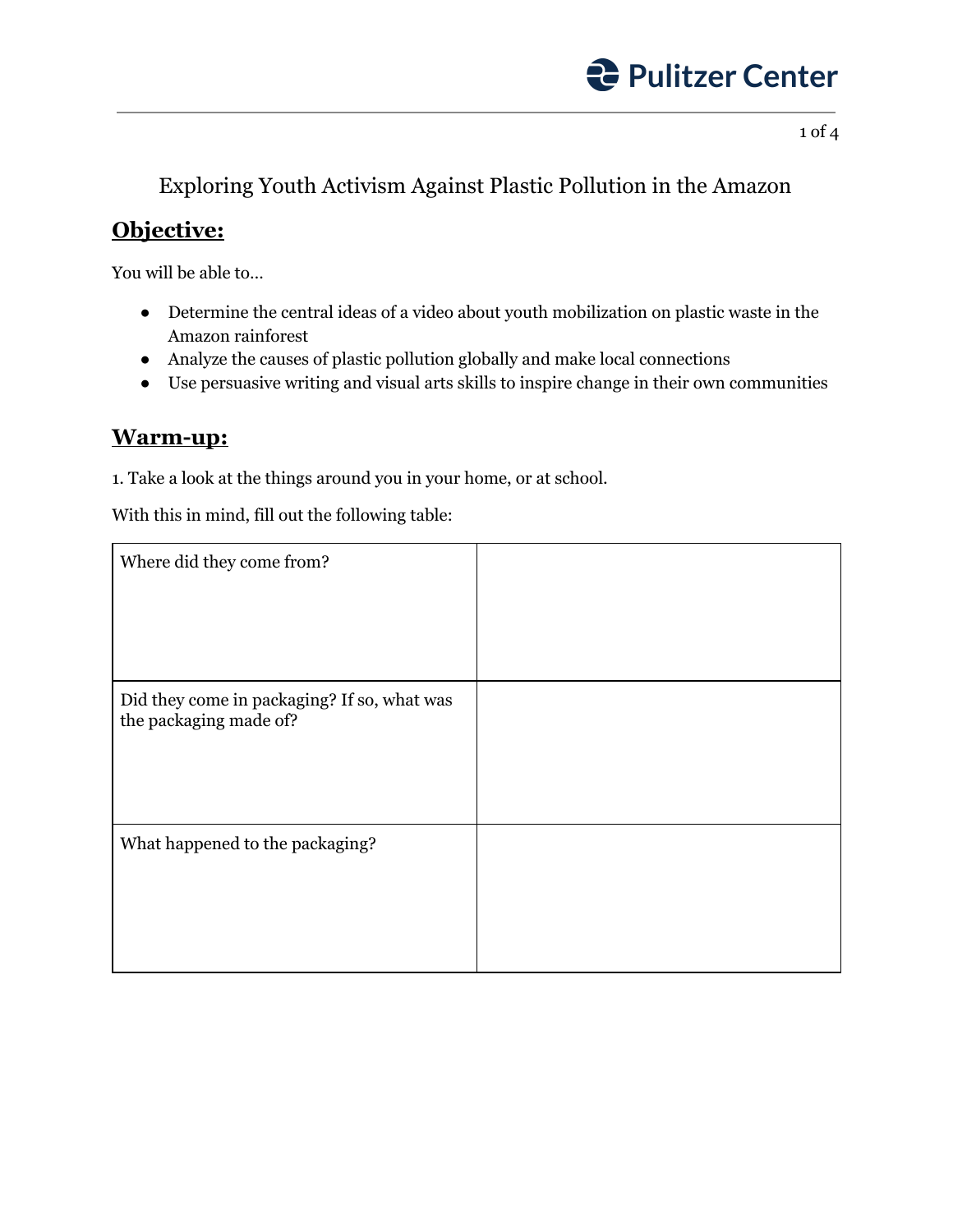

2 of 4

2. Take a moment to think about the waste that's produced at your home or in your school.

| What do you do with your waste?                                              |  |
|------------------------------------------------------------------------------|--|
|                                                                              |  |
|                                                                              |  |
| Where does your waste go when you throw it<br>in the trash or recycling bin? |  |
|                                                                              |  |

3. This lesson will explore the ways in which young people who live along the Tapajós river address problems that come up when people get rid of their waste in the Brazilian Amazon. Reflect on the following:

| What images come to mind when you think of<br>the Amazon rainforest? |  |
|----------------------------------------------------------------------|--|
|                                                                      |  |
| Where is it?                                                         |  |
|                                                                      |  |
| Who lives there?                                                     |  |
|                                                                      |  |
|                                                                      |  |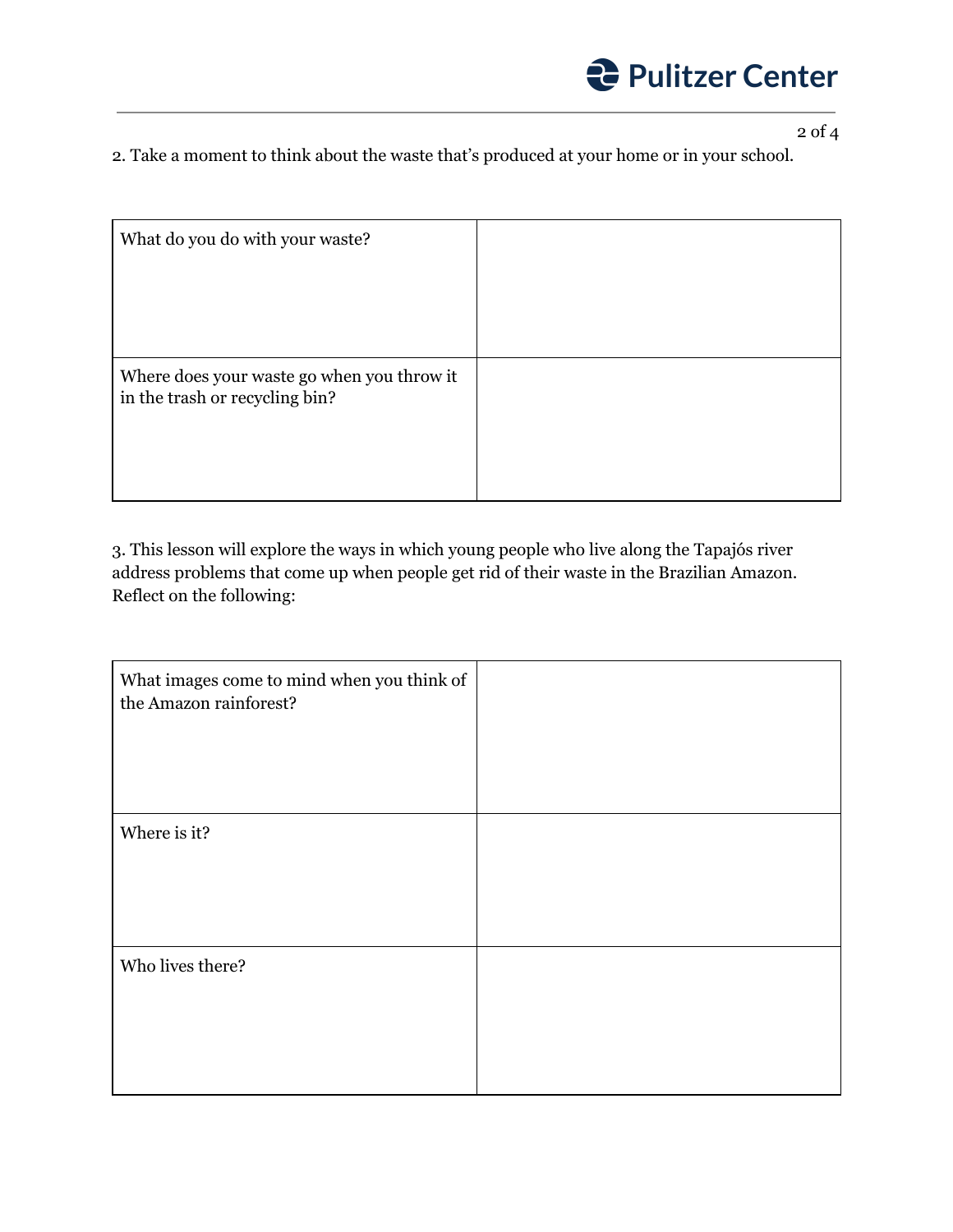# **C** Pulitzer Center

3 of 4

## **Background**:

Joane is 20 years old and lives in Suruacá, located on the Tapajós river in Brazil. The short documentary film "Joane: Plastic is Killing Us in the Amazon" tells a story about her activism in response to plastic pollution in the river and forest near her home. The Tapajós, a tributary, is a part of the greater Amazon river system, the largest in the world by volume. In fact, more water flows through it than in the next 7 largest river systems combined. What's more, 20 percent of the Earth's fresh water flows through it to the Atlantic Ocean, allowing it to nourish the largest rainforest ecosystem in the world—the Amazon rainforest.

This lesson plan explores Joane's way of life and efforts to combat plastic pollution, and encourages students to reflect on similar issues in their communities and how they can make a difference.

## **Introducing the Reporting:**

# *Resource 1: "Joane: Plastic Is Killing Us in the Amazon"*

Read Francesc Badi I Dalmases and Palbo Albarenga's story from the *Open Democracy*.

Write down your answers to the following questions on a separate sheet of paper.

- 1. What imagery or details does McKenzie use to convey that Hardy feels more at home in Shaktoolik?
- 2. Why doesn't Hardy feel safe in Nome?
- 3. Hardy states that she feels "betrayed." What do you think she means?
- 4. How does the article show that each of the following groups has betrayed Hardy?
	- a. The criminal justice system?
	- b. Hardy's work colleagues?
	- c. Her union?
	- d. Her close friends?

# *Resource 2: "'We Are All We Have': Nome Sexual Assault Victims Find Their Collective Strength"*

Read Victoria McKenzie's story from the *National Native News*. Or, if you prefer, watch the video.

Write down your answers to the following questions on a separate sheet of paper.

- 1. What issue is Joane concerned about in her community?
- 2. According to the reporting, what are the causes of that issue?